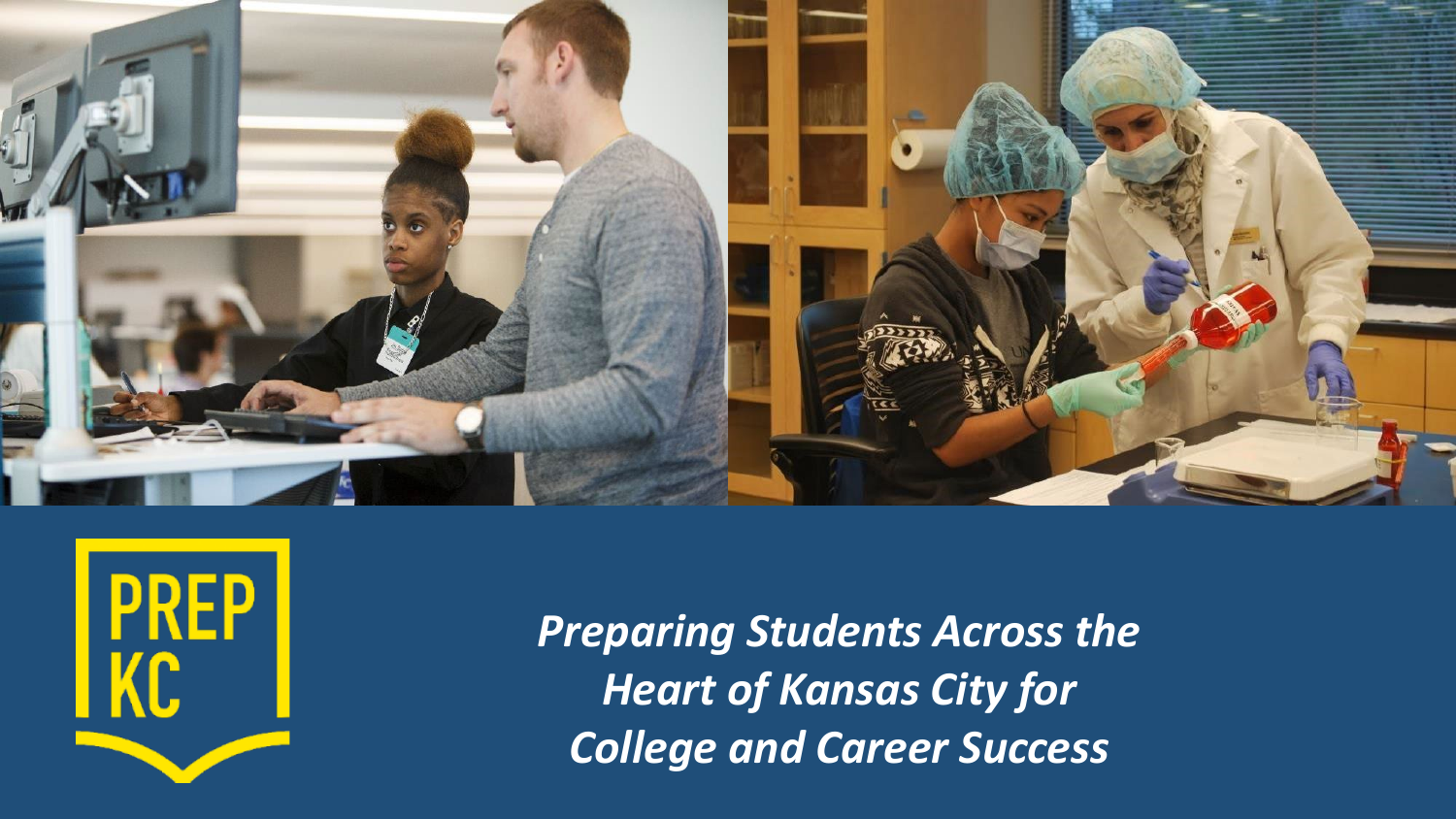# A Regional Approach to Improving Urban Education

PREP-KC partners: **6** districts and **4** charters enrolling **66,741**  students. **80%** students of color, and **82%** low income.

- **3,800** annual HS graduates
- **19** high schools and **15** middle schools
- **19 of the 20** zip codes with the lowest median household incomes and the state of the state of the state of the state of the state of the state of the state of the state of the state of the state of the state of the state of the state of the state of the state of the state of th

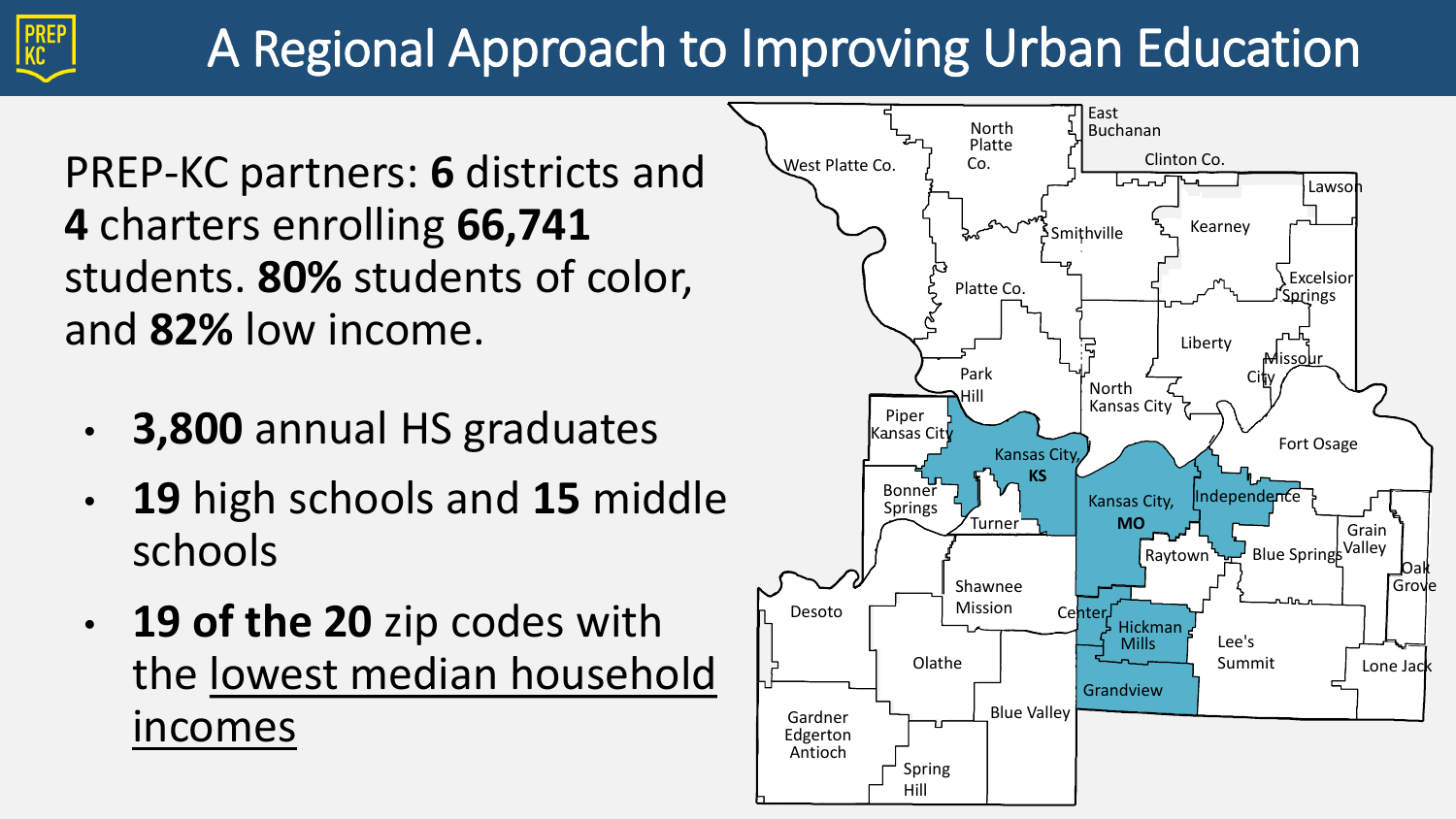

### Market Value Assets

### **Industry-Recognized Credential**

# **9 or more College Credits**

### **Internship or Client Project**

Entrepreneurial Experiences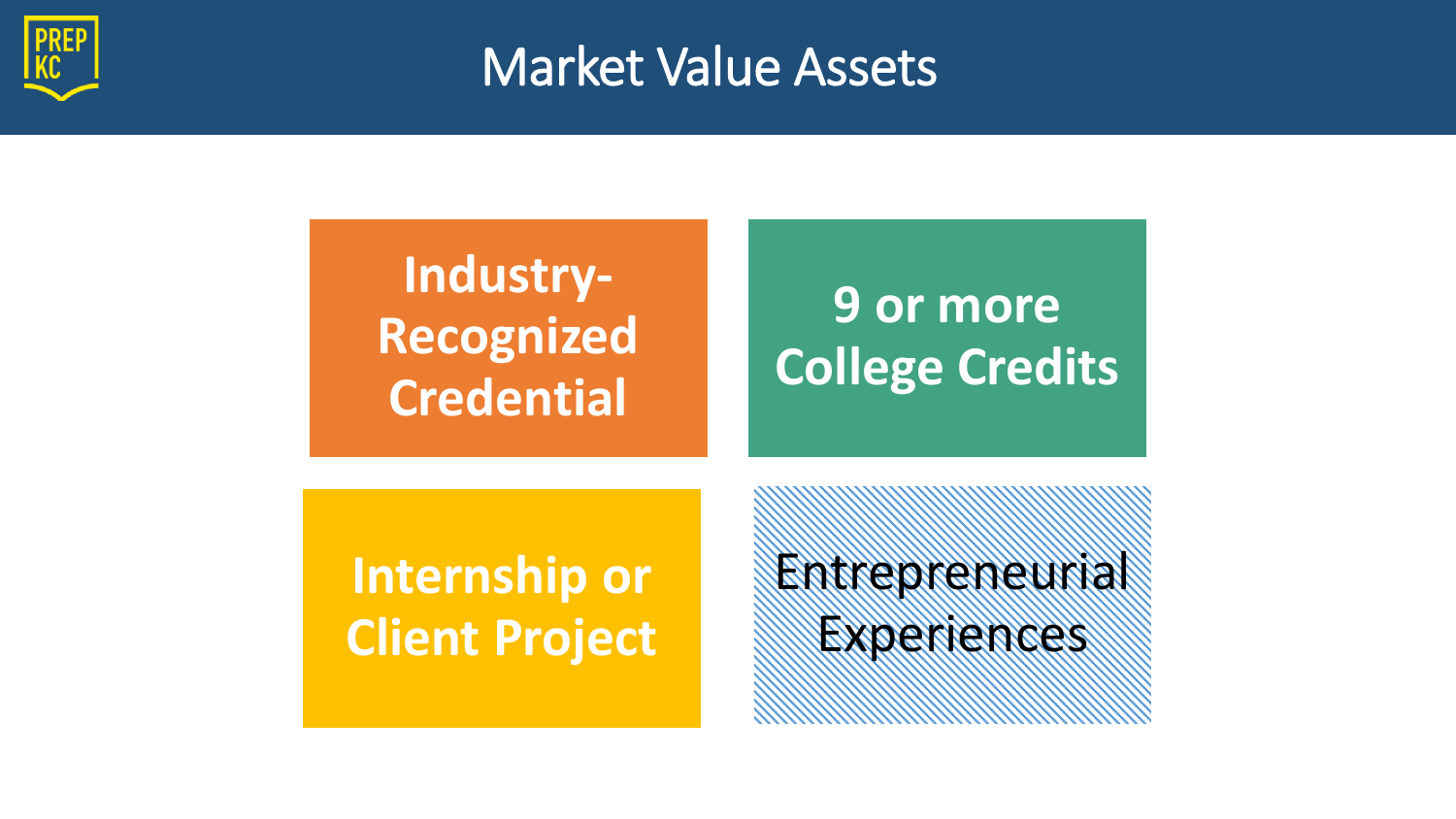

### PREP-KC's Next 5 Years

# Between 2019 and 2025, PREP-KC will help over **10,000** young adults graduating from urban high schools earn **Market Value Assets**

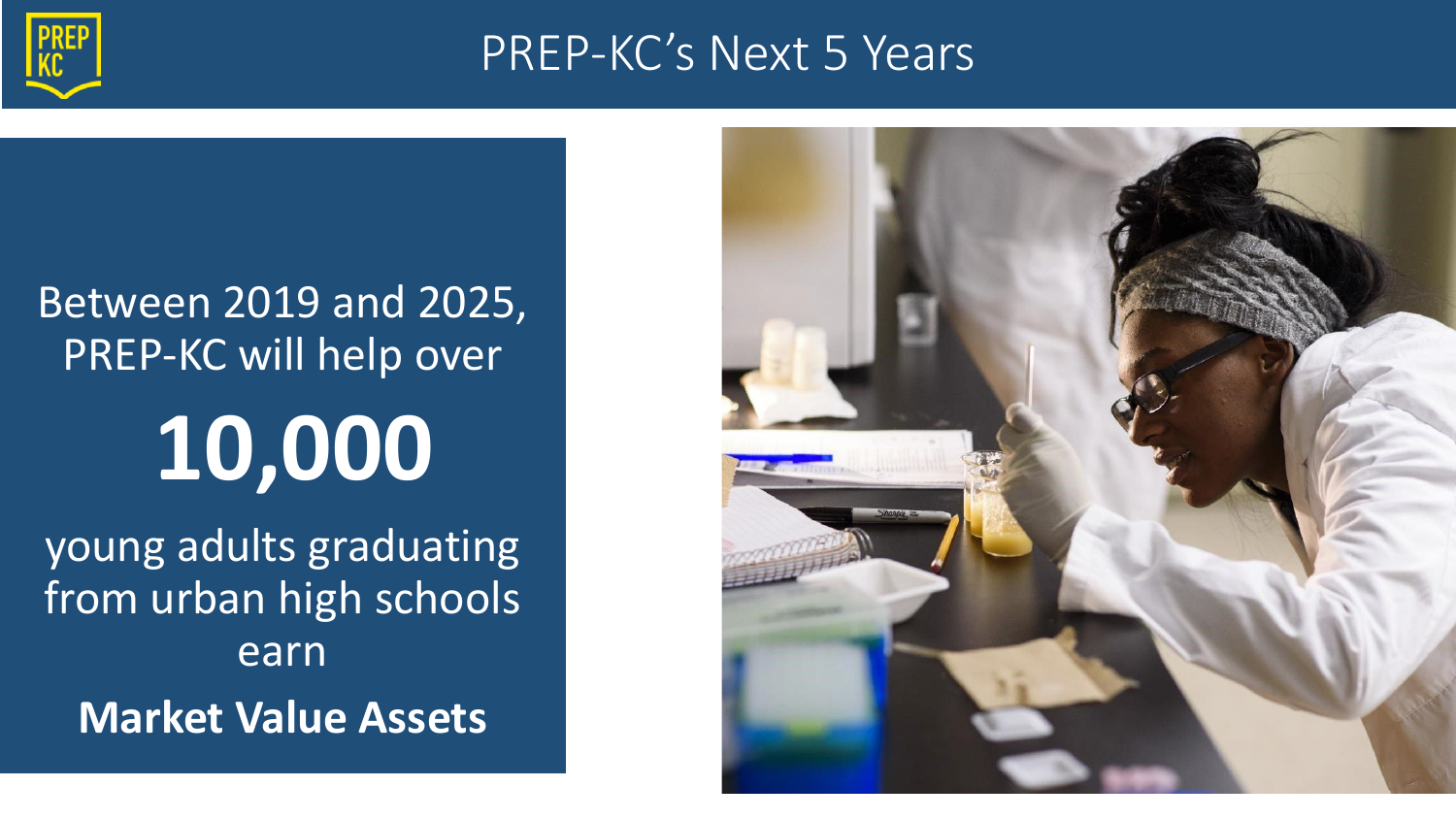## **The Journey to an MVA**







This is Ella—s he's a HS senior and today is a big day!

Today is the first day of her biotechnology internship!

How exactly did Ella get here?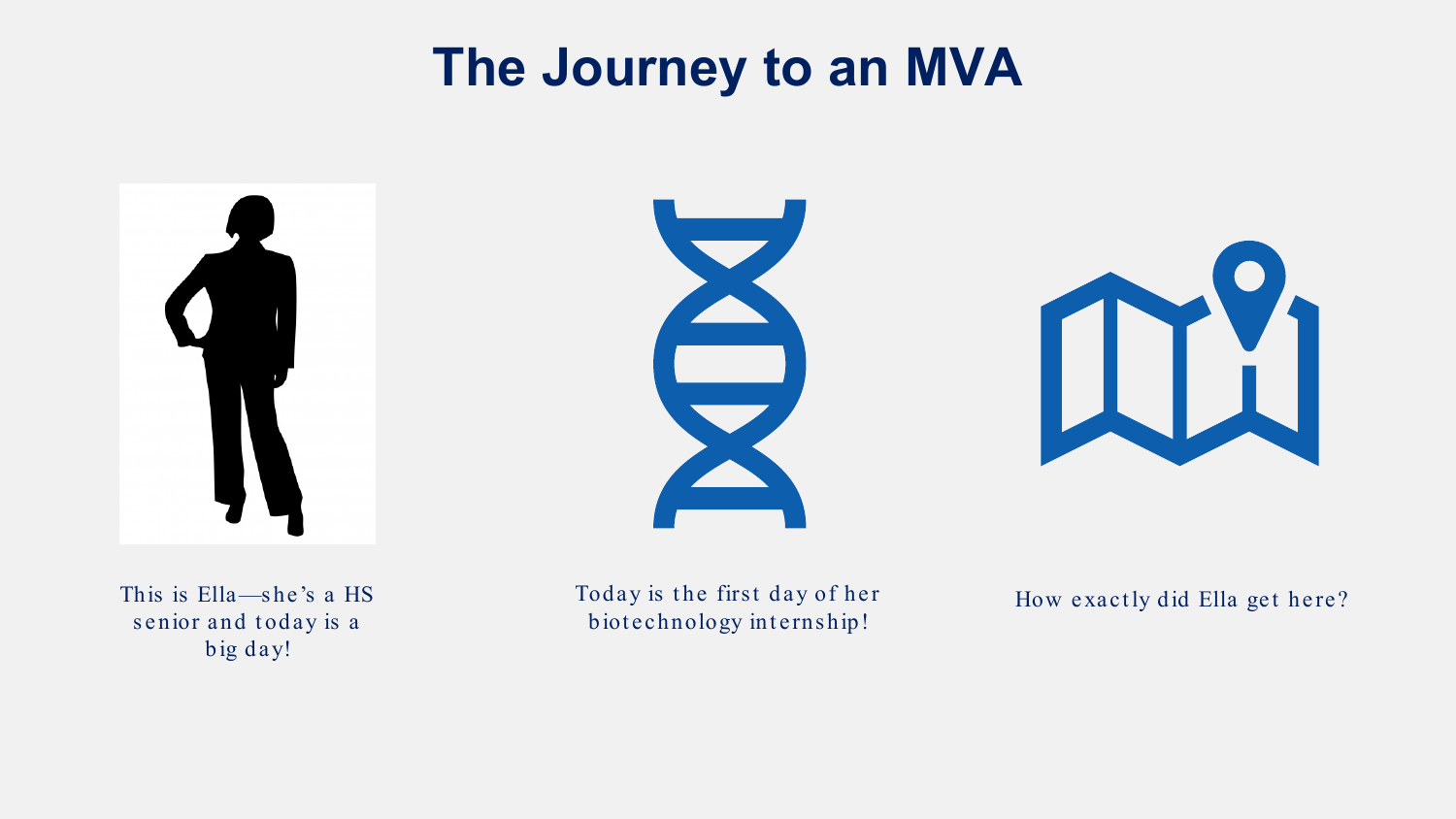### Ella's Journey

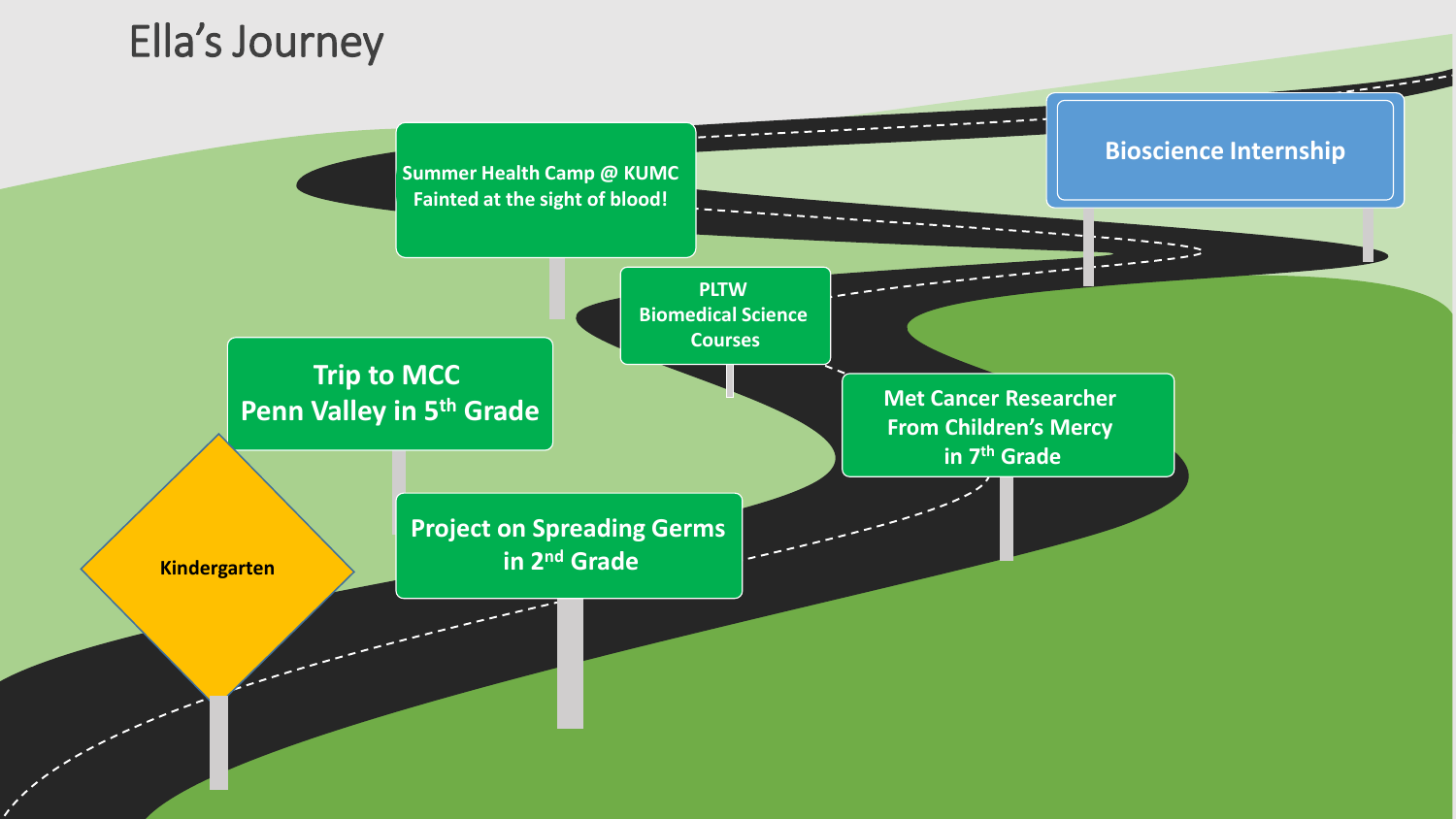

### A K-12 Continuum for Postsecondary Success

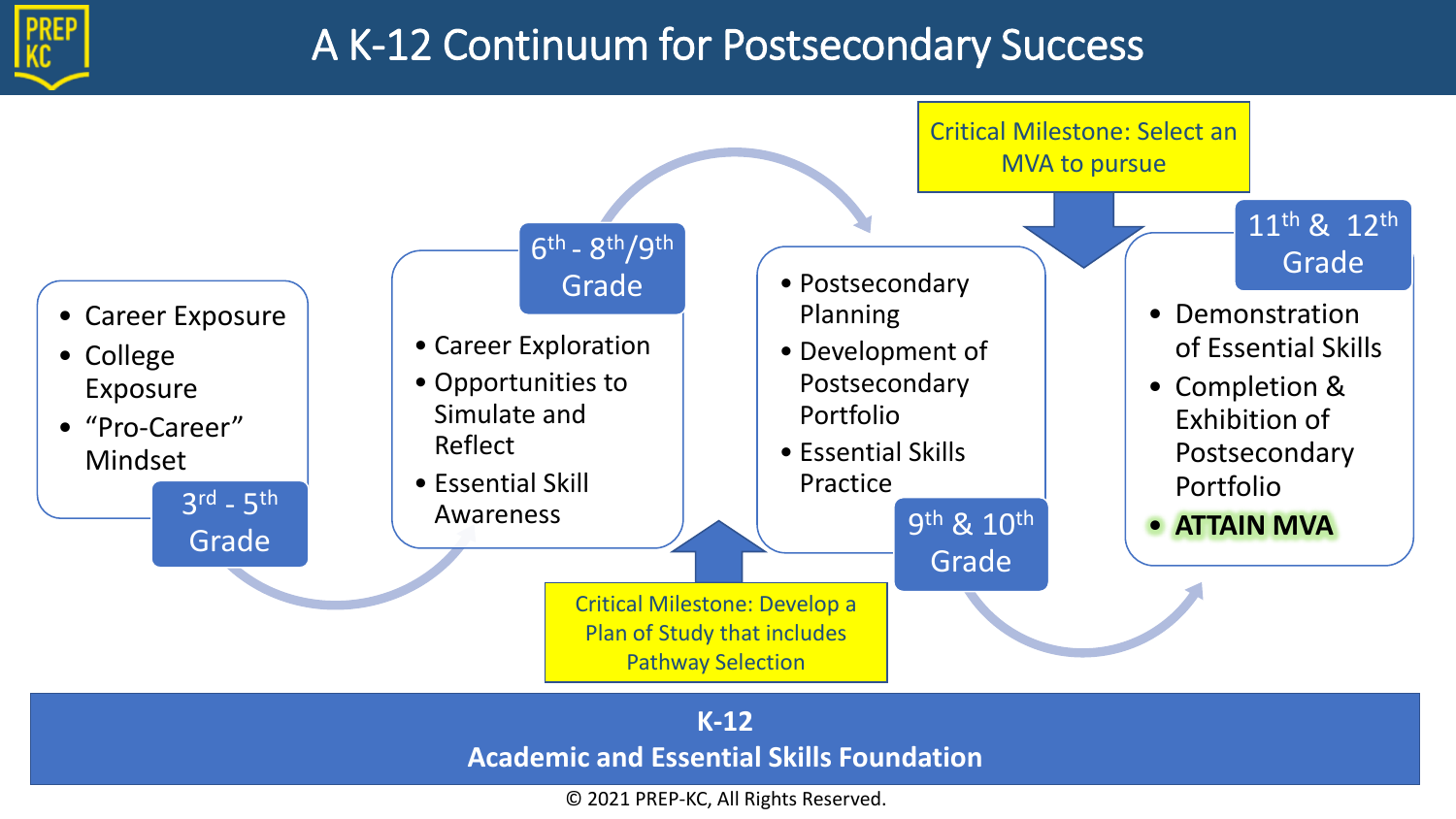

- Translating the EWI mindset: **The right opportunity for the right student at the right time**
- Common milestones creates equity of access
- District and school leadership must provide accountability and support
- Intermediaries do the legwork and remove barriers
- Data matters (Student participation, **student interest**, volunteer participation, authentic feedback)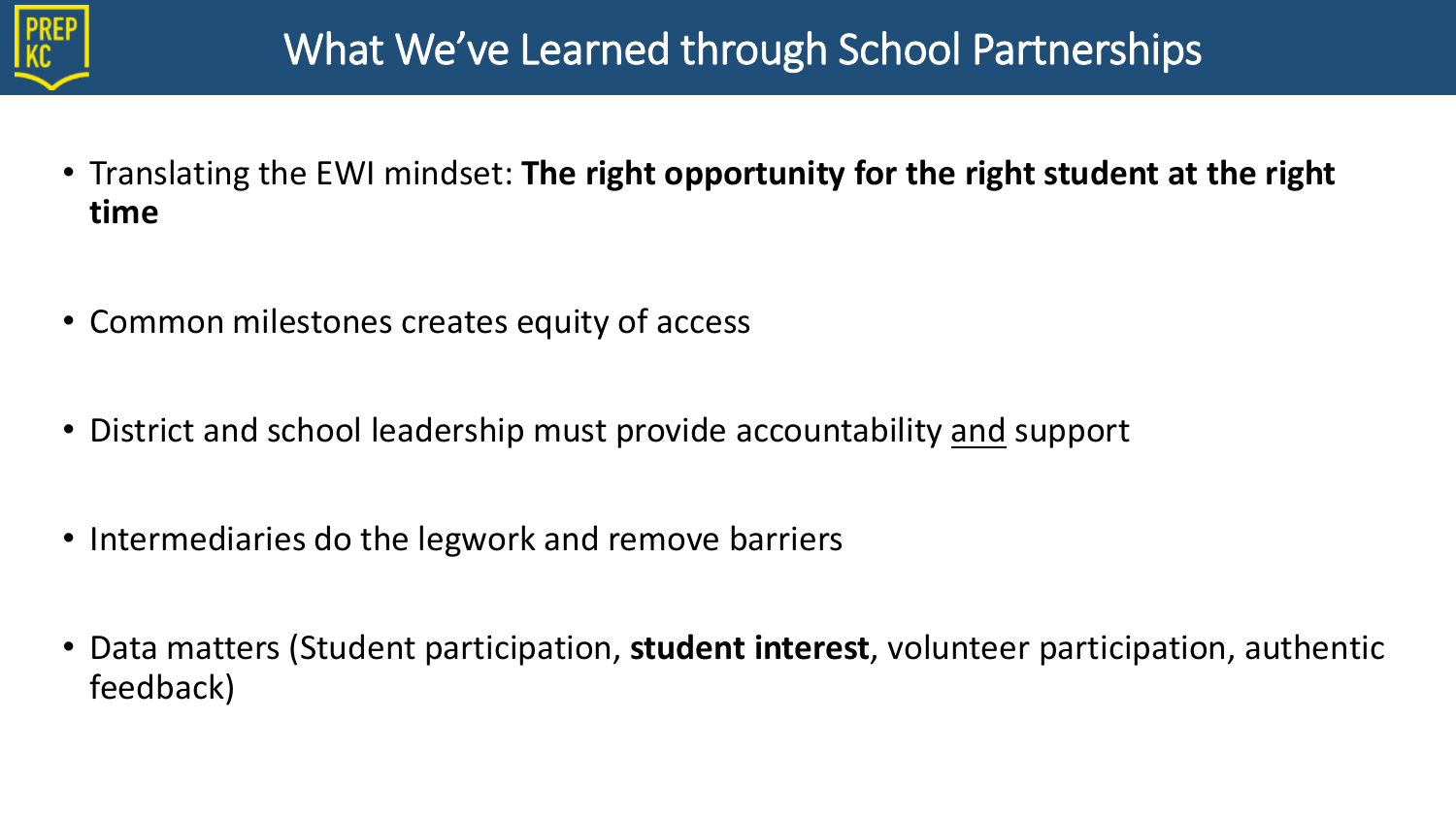

### PREP-KC Volunteers 2021-2022

#### **378 volunteers provided 2,265 virtual Connector sessions**

**+**

**362 volunteers provided 85 in-person student experiences**

**740 industry volunteers participated in 2,350 student experiences**

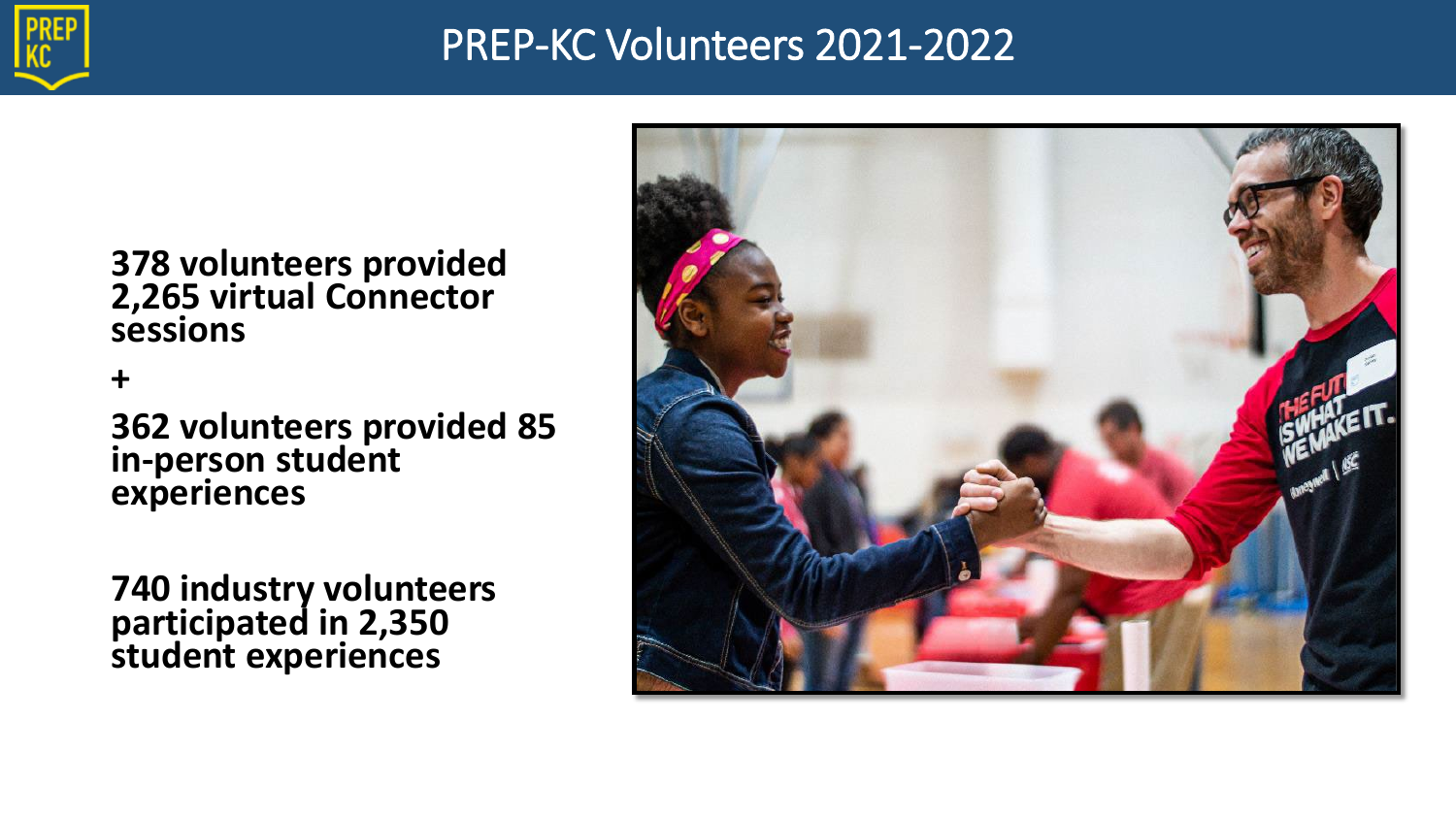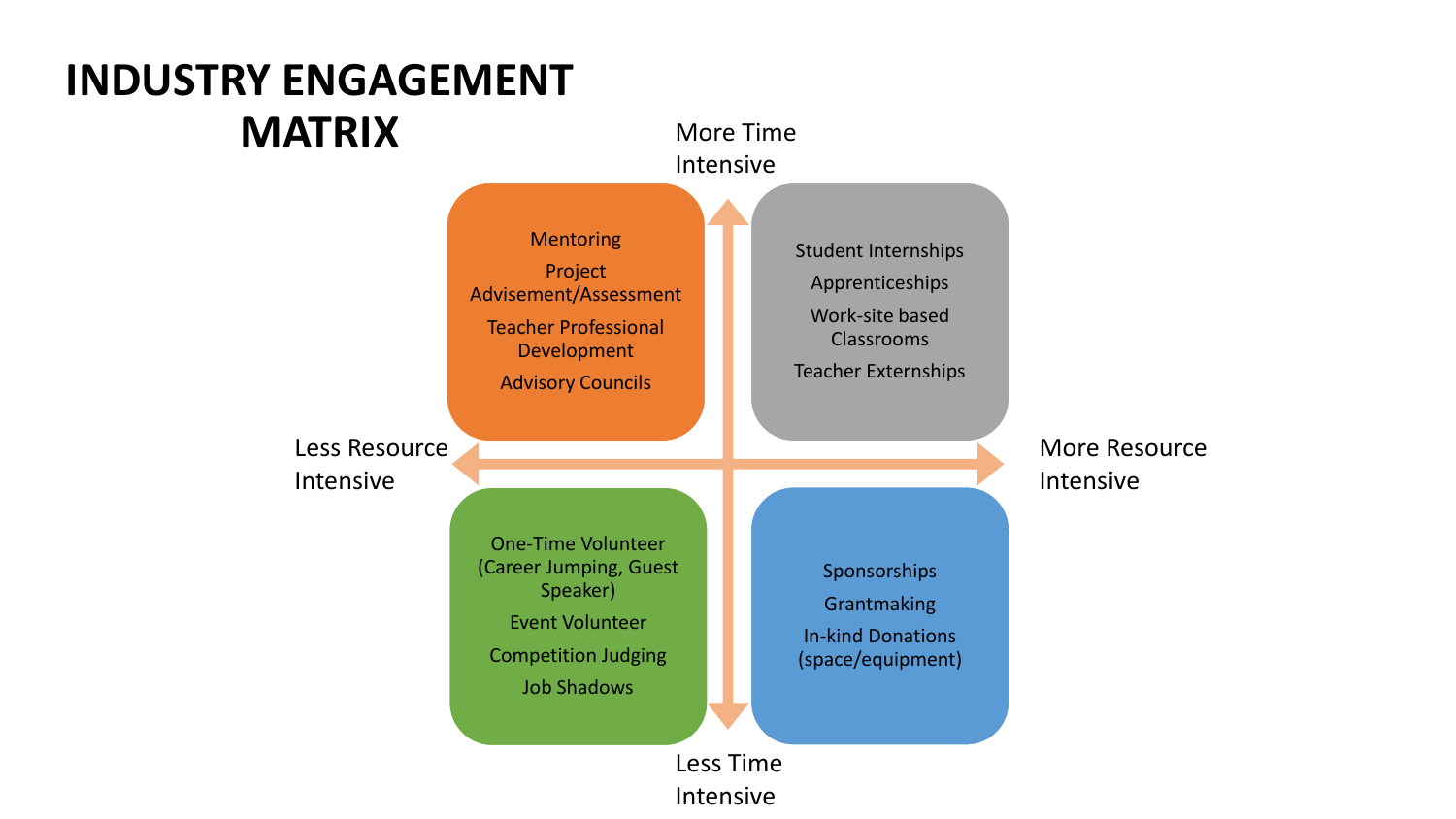

- Align the outcomes, make the continuum transparent
- C-Suite Champions, Middle Management Connections, and peer recruitment and ambassadorship is a great combination of strategies
- Volunteer recruitment is more successful when its personalized, specific, immediately actionable, and expedited
- Passive outreach is usually insufficient to meet our volunteer demands
- Volunteers want to hear back from the students and teachers, organizations want the data